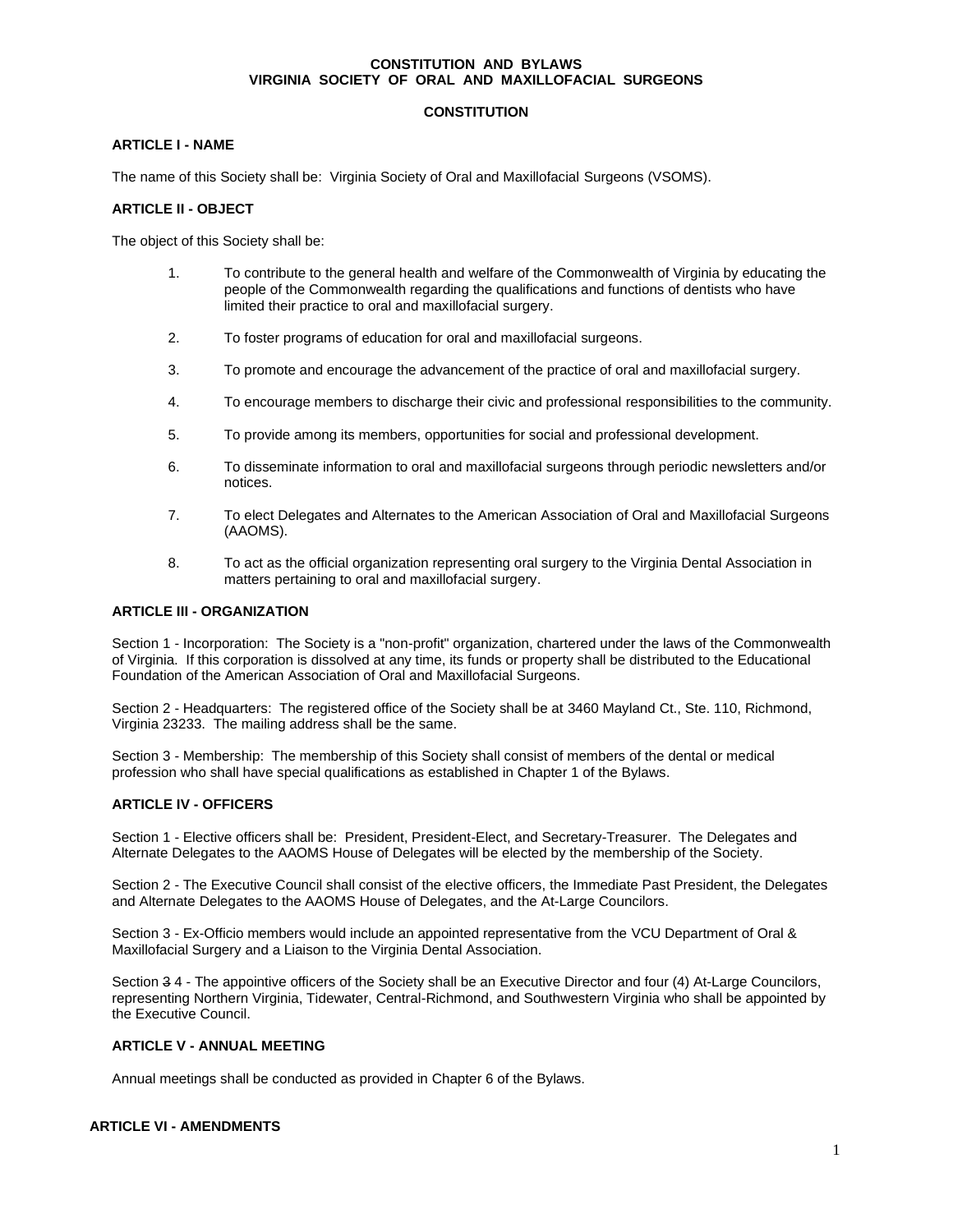Section 1 - The Constitution and Bylaws may be amended by a 75% vote of the members present at an Annual or special meeting or a 35% vote of the total membership through electronic communication ballot.

Section 2 - All proposed amendments must be mailed or sent through an acceptable electronic communication to the membership at least fifteen days prior to the date of an Annual or special meeting.

#### **ARTICLE VII – DEFINITIONS OF THE ASSOCIATION**

**Dentistry** is defined as the evaluation, diagnosis, prevention and/or treatment (nonsurgical, surgical or related procedures) of diseases, disorders and/or conditions of the oral cavity, maxillofacial area and/or the adjacent and associated structures and their impact on the human body; provided by a dentist, within the scope of his/her education, training and experience, in accordance with the ethics of the profession and applicable law (adopted by the ADA House of Delegates in 1997).

**Oral and Maxillofacial Surgery** is the specialty of dentistry which involves the diagnosis, surgical and adjunctive treatment of diseases, injuries and defects involving both the functional and esthetic aspects of the hard and soft tissues of the oral and maxillofacial region (adopted by the ADA House of Delegates in 1953 with the last amendment adopted by the ADA House in October 1990).

# **BYLAWS**

# **CHAPTER 1: MEMBERSHIP**

Section 1 - Classification

Members of the Society shall be classified as follows:

- (a) Active Members
- (b) Affiliate Members
- (c) Life Members
- (d) Honorary Members
- (e) Provisional Members
- (f) Associate Members
- (g) Retired Members
- (h) Inactive Members
- (i) Resident Members

#### Section 2 – Qualifications

- (a) Active Members To qualify for active membership in the American Association of Oral and Maxillofacial Surgeons and in component societies an individual: 1) must be a graduate of an accredited oral and maxillofacial training program; 2) must have a license or permit in dentistry or medicine in the state and/or in the specialty of licensure where applicable; and 3) must fulfill an on-site office evaluation and re-evaluation every 5 years based on the AAOMS Office Anesthesia Evaluation Program or required applicable state or federal recommendations. Members in this category pay full dues and have full voting rights on all membership matters.
- (b) Affiliate Members Affiliate membership may be extended to members of the American Association of Oral and Maxillofacial Surgeons who practice outside the geographic limits of the Commonwealth of Virginia. This classification of membership would include members of the American Association of Oral and Maxillofacial Surgeons in the federal services stationed in Virginia. Members in this category pay one-half active members' dues.
- (c) Life Members An active member may apply for the classification of Life Membership in this Society, upon attaining the Life Membership classification of the American Association of Oral and Maxillofacial Surgeons. Members in this category pay 50% dues.
- (d) Honorary Members Honorary membership may be granted to those holding no other class of membership in the Society, who have made distinguished contributions to the specialty of Oral Surgery and/or VSOMS. Not more than two Honorary Members may be elected in any one year. Members in this category pay no dues.
- (e) Provisional Members Provisional membership may be extended by invitation to an oral surgeon who has concluded the formal training as prescribed by the American Association of Oral and Maxillofacial Surgeons and has met all other requirements for active membership The provisional member must have an active application for an on-site office anesthesia evaluation with his/her state regulatory agency or with his VSOMS society, whichever is applicable, that is not greater than two (2) years in duration. This membership status shall be conferred for a maximum period of three (3) years. In addition to this requirement, provisional members must attend a VSOMS Annual meeting within 3 years of application receipt. If an on-site office anesthesia evaluation is not fulfilled within this two-year period and/or the member does not attend an Annual Meeting within the three-year period, the provisional membership is concluded and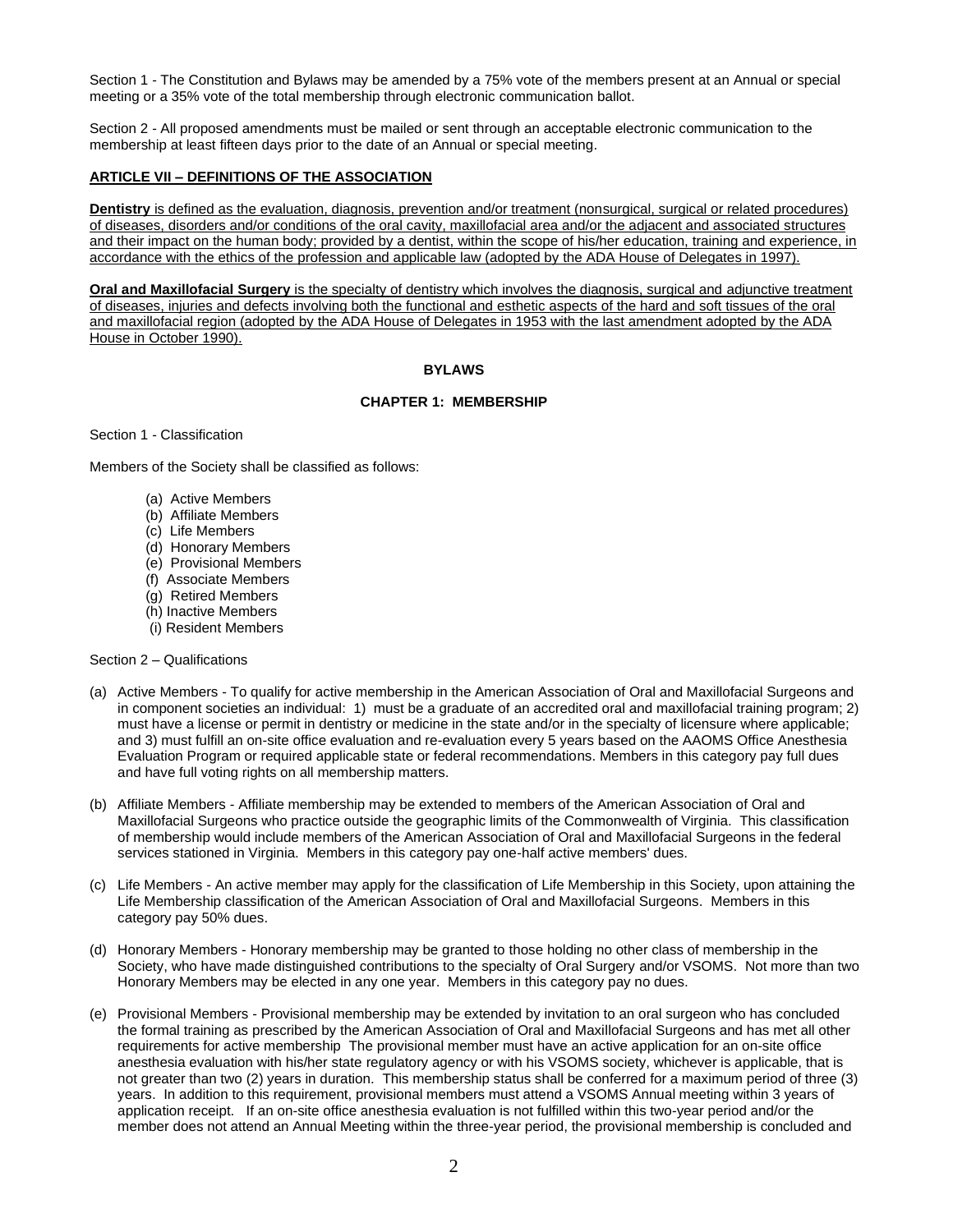the individual must re-apply for candidate status unless an exemption is granted for special circumstances as defined by the Committee on Membership. Members in this category pay full dues but MAY NOT vote on matters concerning the AAOMS. A provisional member shall enjoy all the privileges of the VSOMS Society except the right to serve in the House of Delegates or to hold office. Upon successful completion of the office on-site anesthesia evaluation, the provisional member shall automatically be transferred to the proper membership classification as determined by the AAOMS Committee on Membership.

Changing of Practice Location: AAOMS fellows and members changing the location of their primary practice to another state shall apply for membership in the new component society and must complete all requirements, including the office anesthesia evaluation, within two years of the relocation of their primary practice. Following the two-year period, those who have applied for membership in the component society but have not completed their office anesthesia evaluation program shall be transferred to provisional member status.

- (f) Associate Members An Associate Member is not eligible for active or life membership in the Society but contributes to the advancement and the objectives of the Society. Upon application, those qualifying may be elected into membership. Members in this category pay one-half normal dues and may vote on membership matters not pertaining to the AAOMS.
- (g) Retired Members Retired membership shall be granted to an Active, Affiliate, or Provisional Member who has paid dues for twenty (20) years or is disabled and unable to engage in the activity of active practice. Application for retirement must be made in writing to the Society and members must pay their normal dues during the year they apply for such status. Those achieving retired status with the AAOMS will automatically be granted the same status by the Society upon notification in writing and confirmation. Members in this category pay no dues but have all the privileges they had prior to achieving retired status.
- (h) Inactive Members A member who derives no income from the active practice of oral and maxillofacial surgery, may be reclassified as an Inactive Fellow or Member by the AAOMS. Upon being classified as an Inactive Fellow or Member by the A.A.O.M.S., the member is eligible to request reclassification as an Inactive Member of the VSOMS. Inactive members shall not have the privileges of a member, except that they may retain their membership certificate. Years in Inactive status will not accrue towards Life or Retired fellowship/membership in the AAOMS or VSOMS.

If an Inactive Member is reinstated to Active Fellowship or Membership by the AAOMS within one year of approval for Inactive status, there will be no fee to apply for Active status in VSOMS upon payment of the current year's VSOMS dues and assessments. If such reinstatement is made by the AAOMS. after one year, the Inactive Member will be considered for Active membership and reinstatement to the VSOMS. by submitting an application and reinstatement fee, which will be equal to the current application fee, and payment of the current year's dues and assessments.

(i) Resident members-Resident members are defined as those residents in training in an American Dental Association's (ADA) Commission on Dental Accreditation (CODA) accredited training program in Oral and Maxillofacial Surgery in the United States and Canada. Residents in their senior year shall be allowed to begin their application process in the component society prior to graduation from their training program. Members in this category pay no dues.

(I) Applicant - An individual who has applied for any category of membership when the membership process is currently incomplete.

Section 3 - Rights and Privileges

- (a) All members have a voice and a vote on all matters pertaining to the Virginia Society of Oral and Maxillofacial Surgeons except for those also pertaining directly to the American Association of Oral and Maxillofacial Surgeons, as determined by the chair. Only Active, Life or Retired members may vote on matters pertaining to the AAOMS.
- (b) Annual dues shall be established by the Executive Council. Life Fellow members pay 50% dues. Retired and Honorary members pay no dues.
- (c) Forms for application for membership are available upon request to the Executive Director of the Society.
	- 1. All applications for membership, if accompanied with the office anesthesia evaluation application, shall not be required to pay an initiation fee.

Members who satisfy the membership application requirements will be acknowledged at the Annual Meeting as approved by the Membership Committee.

- (d) Applicants denied membership by the Membership Committee may use the following appeals mechanism:
	- (a) If a candidate is denied membership in VSOMS, he/she may appeal, but must do so in ninety (90) days. The VSOMS must notify the candidate of his/her right to appeal.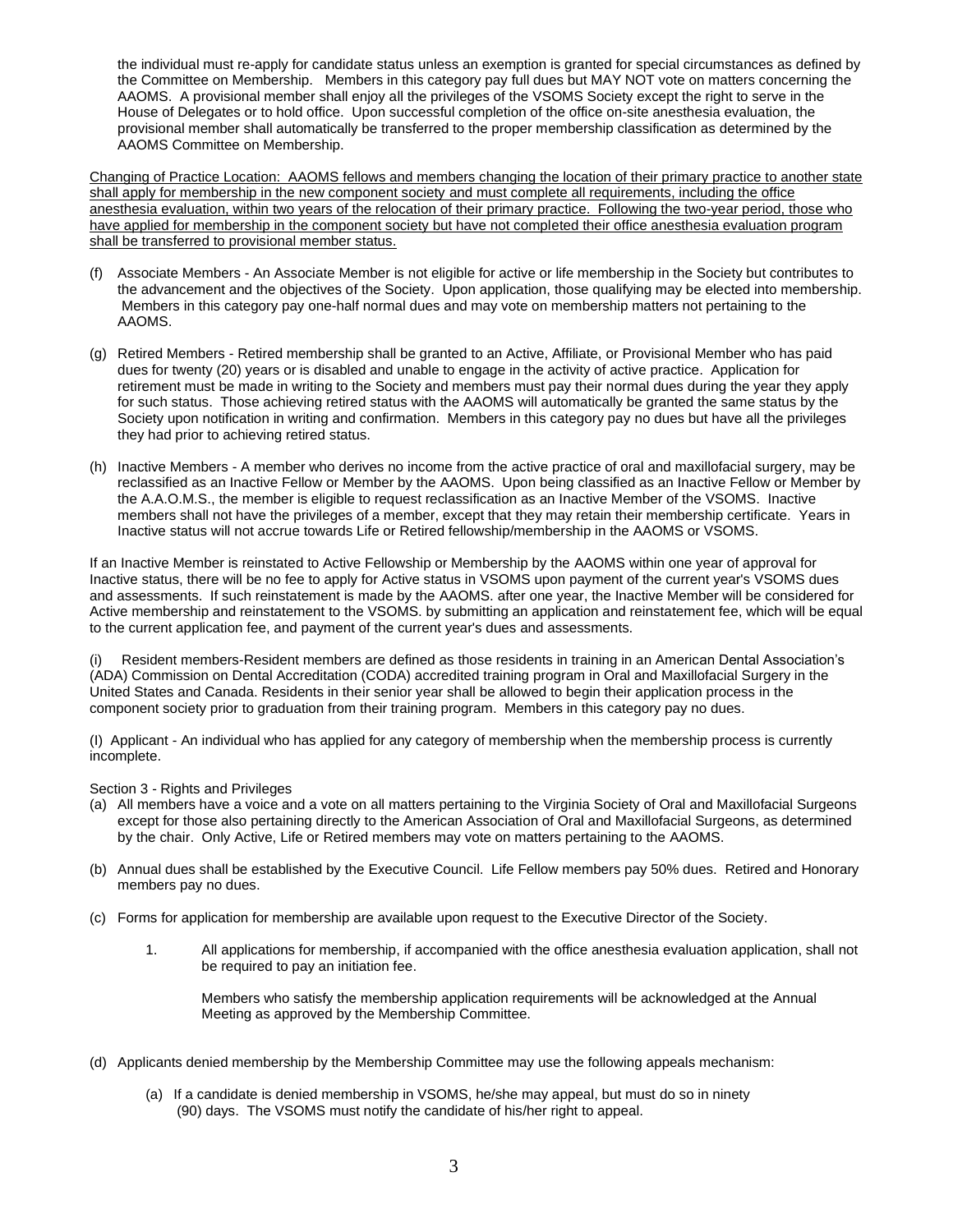- (b) When membership is denied and the applicant appeals, the VSOMS will set up a state Peer Review Committee or an appropriate body within the VSOMS comprised of the three component members (excluding members of the Membership Committee) to evaluate the candidate within six (6) months. In component societies where the membership is insufficient in number to appoint a peer review committee completely independent of the membership committee, this requirement may be waived and the component society may appoint members at their discretion. A detailed and documented evaluation of allegations made against the candidate shall be conducted by the component society's peer review committee to determine validity of said allegations. All component society members will be notified to submit written concerns regarding the candidate to the peer review committee during the six-month evaluation period. After evaluation, should allegations presented prove to be unsubstantiated, component membership will be granted. After evaluation, if membership is again denied, the review committee is required to report (by way of the Component State Society Notice of Appeal Form) on the candidate denied membership to the AAOMS Committee on Membership. The VSOMS must notify the candidate at that time of his right to appeal to the AAOMS (Candidate Notice of Appeal Form).
- (c) An applicant denied membership after an appeal to a state society has the right to appeal that decision to a national review committee. The candidate has ninety (90) days to file a written appeal to the AAOMS Committee on Membership (through Candidate Notice of Appeal Form). Within six (6) months, The AAOMS. Committee on Membership will establish a four-member Review Committee composed of the Chairman of the AAOMS Committee on Membership as moderator, and three (3) voting members: one from the AAOMS. Membership Committee, one from the VSOMS. Membership Committee, and a third voting member as a neutral arbitrator, i.e., a retired judge or one from an organization such as the American Arbitration Association. The candidate may have an advisor present to assist and speak on his/her behalf. The proceedings shall be non-adversarial and not subject to cross-examination. A verbatim transcript shall be made of the national review committee meeting, the cost to be borne by AAOMS. Copies of the transcript will be provided to the respondent upon request at his/her expense. All costs associated with component Society and candidate representation during the appeals process will be borne by the component society and the candidate, respectively. For state societies where the membership is insufficient in number and where there is no dues structure in place, funds for representation during the appeals process may be requested from the AAOMS, subject to approval by the Board of Trustees. This AAOMS/VSOMS Review Committee will interview and evaluate the applicant and make the determination of the individual's eligibility, with the decision of the Review Committee binding on both the AAOMS and the VSOMS.
- (d) Any member who is unable to comply with membership requirements due to illness or injury or who enters federal service, may request to be placed on an inactive status. Reinstatement to be made by application.

#### Section 4 - Termination of Membership

(a) A member of the Society may resign from the Society at any time, by writing the Executive Director and returning the Certificate of Membership.

(b) Delinquent Members: A member who fails to pay his/her dues within six months from the due date shall be subject to expulsion for non-payment of dues. Upon expulsion, he/she ceases to be an active member and shall have no claims against the Society based upon dues paid.

- 1. Before a member may be dropped for non-payment of dues, he/she shall receive notice by registered mail or email communication, at least 15 days prior to the date of expulsion, informing him/her that his/her name will be recommended to the Society for expulsion for non-payment of dues.
- 2. Members dropped for non-payment of dues may reapply and, if accepted, shall pay their delinquent dues, plus annual dues.

(c) A member may be expelled from the Society on the basis of written charges showing action by the member detriment to the interests or honor of the Society. Such charges shall be investigated by the Committee on Professional Conduct and shall have the concurrence of the Executive Council; however, expulsion shall be solely by a three-quarter affirmative vote of those present at any regular meeting of the Society.

The right of a member to a hearing shall at all times be preserved.

(d) Any member shall be automatically disqualified upon loss of license for the practice of dentistry or medicine in Virginia or upon loss of membership in the AAOMS.

#### Section 5 – Reinstatement

(a) Voluntary: Those members who voluntarily resign from the Society may be considered for reinstatement upon filing a written request for reinstatement within one year of resignation and upon payment of all back dues and assessments owed the Society. If such request is not made within one year, a written request for reinstatement must be filed with a reinstatement fee which shall be twice the current application fee, payment of the current year's dues and assessments,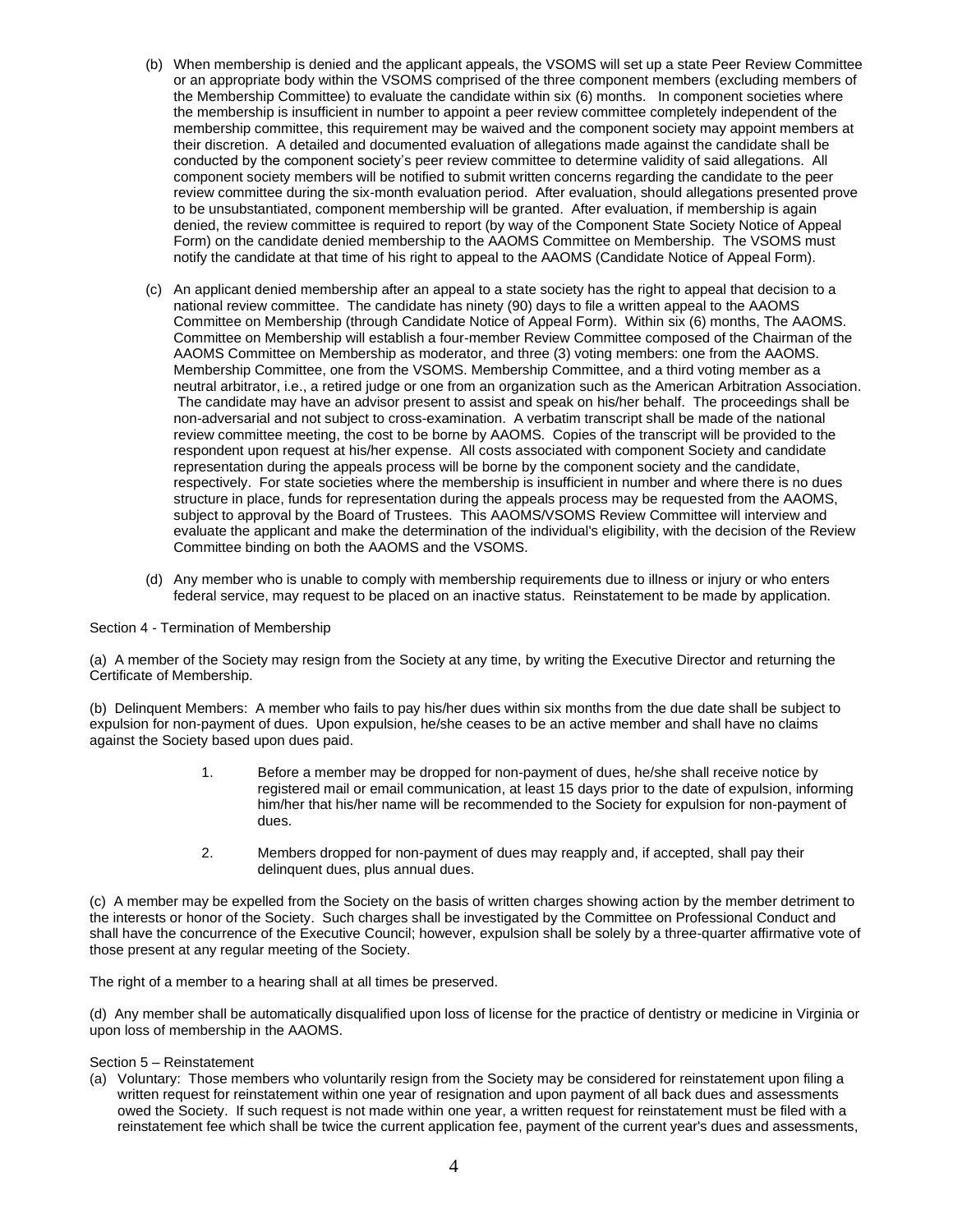and meeting all current eligibility requirements.

(b) Unpaid Dues and Assessments: A member who was disqualified for non-payment of dues and assessments may be considered for reinstatement within one year of disqualification upon payment of all back dues and assessments owed the Society. If not made within one year, reinstatement may be considered upon payment of twice the current application fee, payment of the current year's dues and assessments, and meeting all current eligibility requirements.

# **CHAPTER 2: ELECTIVE OFFICERS**

Section 1 - Elected Officers shall be:

President President-Elect Secretary-Treasurer AAOMS Delegates AAOMS Alternate Delegates

Section 2 - Nominations

A Nominating Committee consisting of three members shall be appointed by the President. This Committee shall submit the names of candidates for the elective offices to the Society at the Annual Meeting. Nominations may also be made from the floor.

Section 3 - The election of the President, President-Elect, Secretary-Treasurer, and AAOMS Delegates and Alternate Delegates shall be held at the Annual Business Meeting. Election may be by written ballot. If an Annual Meeting is not held, elections may be administered by electronic communication.

Section 4 - There shall be no voting by proxy.

Section 5 - Tenure

The term of office for President, President-Elect, and Secretary-Treasurer shall be one (1) year. Two terms in these offices may be held but not consecutively unless there are extenuating circumstances. The term of office for the At-Large Councilors shall be two (2) years, not to exceed four consecutive terms. The term of office for the Delegates and Alternate Delegates to the AAOMS House of Delegates shall be three (3) years, not to exceed three (3) consecutive terms. All terms shall begin on June 1.

Section 6 - Installations

The elected officers shall be installed annually on June 1.

Section 7 - Vacancies

In the event of a vacancy in an elective office, the President shall appoint a successor to this office for the unexpired term.

Section 8 - Duties of the Officers

President: The President shall preside at all meetings of the Society. He/She shall act as an ex-officio member of all committees. He/She shall appoint the regular standing committees of the Society, a Nominating Committee of three members, and such other committees as the Society shall authorize. He/She shall perform such other duties as usually pertain to his office. In case of his death, resignation, or removal from office, the President-Elect, Secretary-Treasurer shall be the order of succession to act in the capacity of the President until the election at the next annual meeting.

President-Elect: The President-Elect shall act in the capacity of President in his/her absence. He/She shall serve on the Scientific Sessions Committee.

Secretary-Treasurer: The Secretary shall keep records of minutes as shared by the Executive Director following Executive Council meetings. The Treasurer shall keep records of financial reports as shared by the Executive Director on a quarterly basis. He/She and the Executive Director shall provide a written report of the financial status of the Society at every Executive Council meeting.

Delegates and Alternate Delegates: Delegates and Alternate Delegates to the AAOMS House of Delegates shall fulfill all duties required of their respective positions. They shall inform the membership about the activities of the AAOMS House of Delegates and, when indicated, ask for direction from the membership on matters related to AAOMS policy.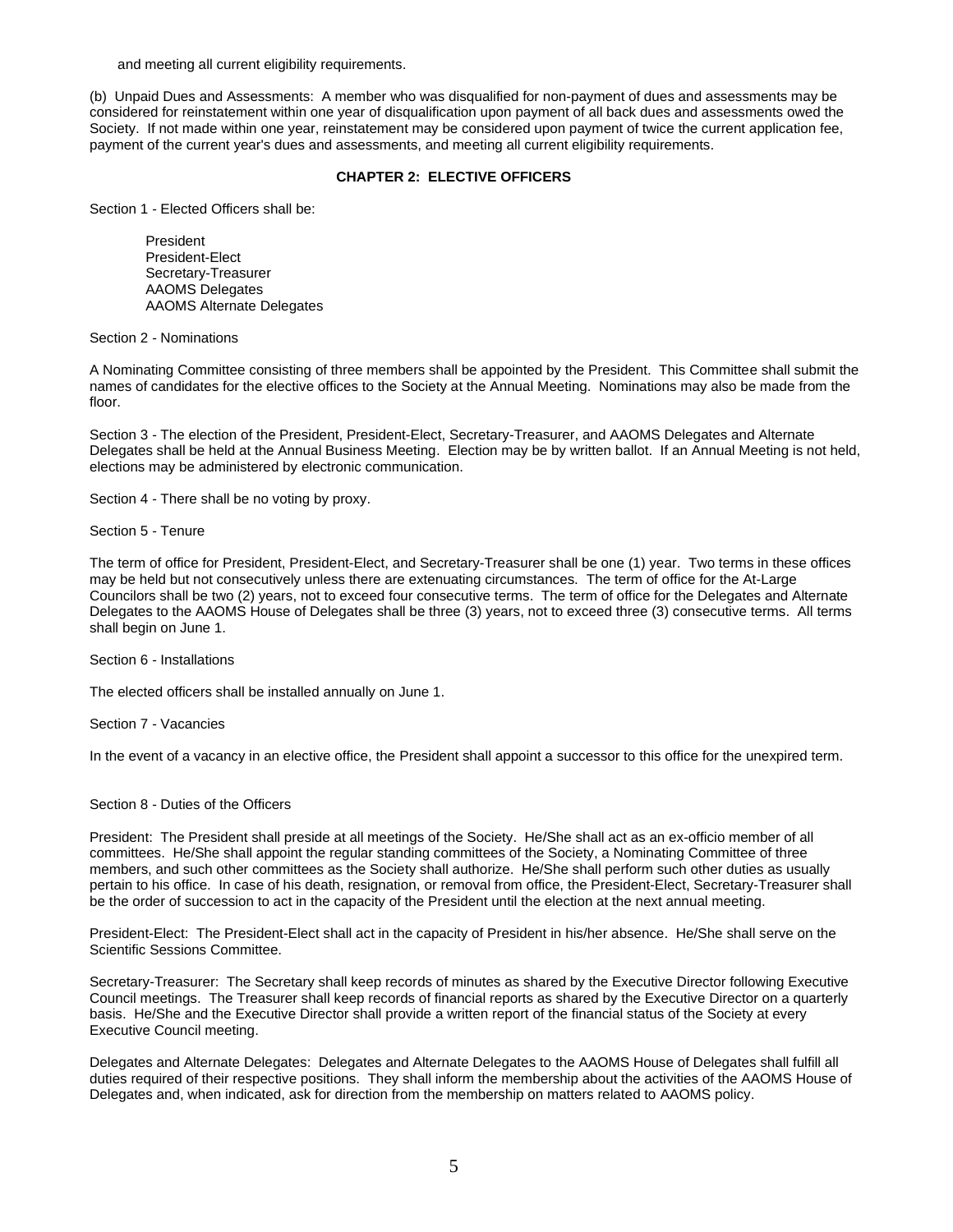# **CHAPTER 3: EXECUTIVE COUNCIL**

#### Section 1 - Composition

The Executive Council will be composed of the President, President-Elect, Secretary-Treasurer, Immediate Past President, and the Delegates to the AAOMS House of Delegates. The Executive Director shall be an ex-officio member.

Section 2 – Powers

(a) The Executive Council shall be the managing body of the Society, vested with full power to conduct all business of the Society subject to the laws of the Commonwealth of Virginia, the Articles of Incorporation, and the Constitution and Bylaws.

- (b) It shall have the power to establish rules and regulations consistent with the Bylaws, to govern this organization's procedure and conduct.
- (c) It shall conduct all business of the Society during the interval between meetings.
- (d) The Executive Council shall appoint Delegates and Alternate Delegates to the American Association of Oral and Maxillofacial Surgeons when the elected Delegates and Alternates cannot attend.
- (e) The Executive Council shall act as the official representative or liaison to the Virginia Dental Association.

#### Section 3 – Sessions

- (a) The Executive Council shall meet at least one time per year, and a majority of the Council shall constitute a quorum.
- (b) Special Sessions: Special sessions may be called at any time by the President. He/She shall call such sessions on request of any three members of the Executive Council, provided due notice of any such session is given to each member of the Executive Council at least ten days in advance of the time scheduled for the session.

#### Section 4 - Officers

The President and Secretary-Treasurer of the Society shall act as Chairman and Secretary of the Executive Council.

#### Section 5 – Reimbursement

Recommended attendance by officers and delegates to the AAOMS Annual Meeting, AAOMS Delegate Caucuses and AAOMS Leadership Conference are subject to reimbursement as follows:

- (a) VSOMS will provide reimbursement for up to the amount of \$750 towards airfare, hotel room night and other travel expenses to each Delegate and/or Alternate Delegate who are able to attend the AAOMS Annual Meeting.
- (b) VSOMS will reimburse airfare expenses for up to the amount of \$500 and reimburse up to the amount of \$250 towards hotel room night and/or other travel expenses for the annual AAOMS Summer Caucus for each of the Delegates or Alternate Delegate should a Delegate not be able to attend. The Alternate Delegates are invited to attend the caucus but will only be reimbursed for specified travel expenses if one or each of the Delegates cannot attend.
- (c) VSOMS will cover airfare expenses of up to \$500 and two hotel nights for the bi-annual AAOMS Leadership Conference for the President and President-Elect. If one or both of these officers are unable to attend, another member of the Executive Council may attend in their place and receive the same reimbursements.
- (d) Reimbursement forms will be issued to the individual prior to their meeting attendance and forms must be submitted to the VSOMS central office within 10 days after the meeting's end. Receipts for expenses are required for reimbursement. Upon receipt of reimbursement forms and receipts, VSOMS will reimburse the individual in no more than 30 days.

# **CHAPTER 4: COMMITTEES**

Section 1 - Standing Committees of this Society shall be:

- 1. Committee on Membership
- 2. Nominating Committee
- 3. Committee on Scientific Sessions
- 4. Committee on Constitution and Bylaws
- 5. Committee on Anesthesia

Committees of the Society Formed as Necessary by the President shall be:

1. Committee on Professional Conduct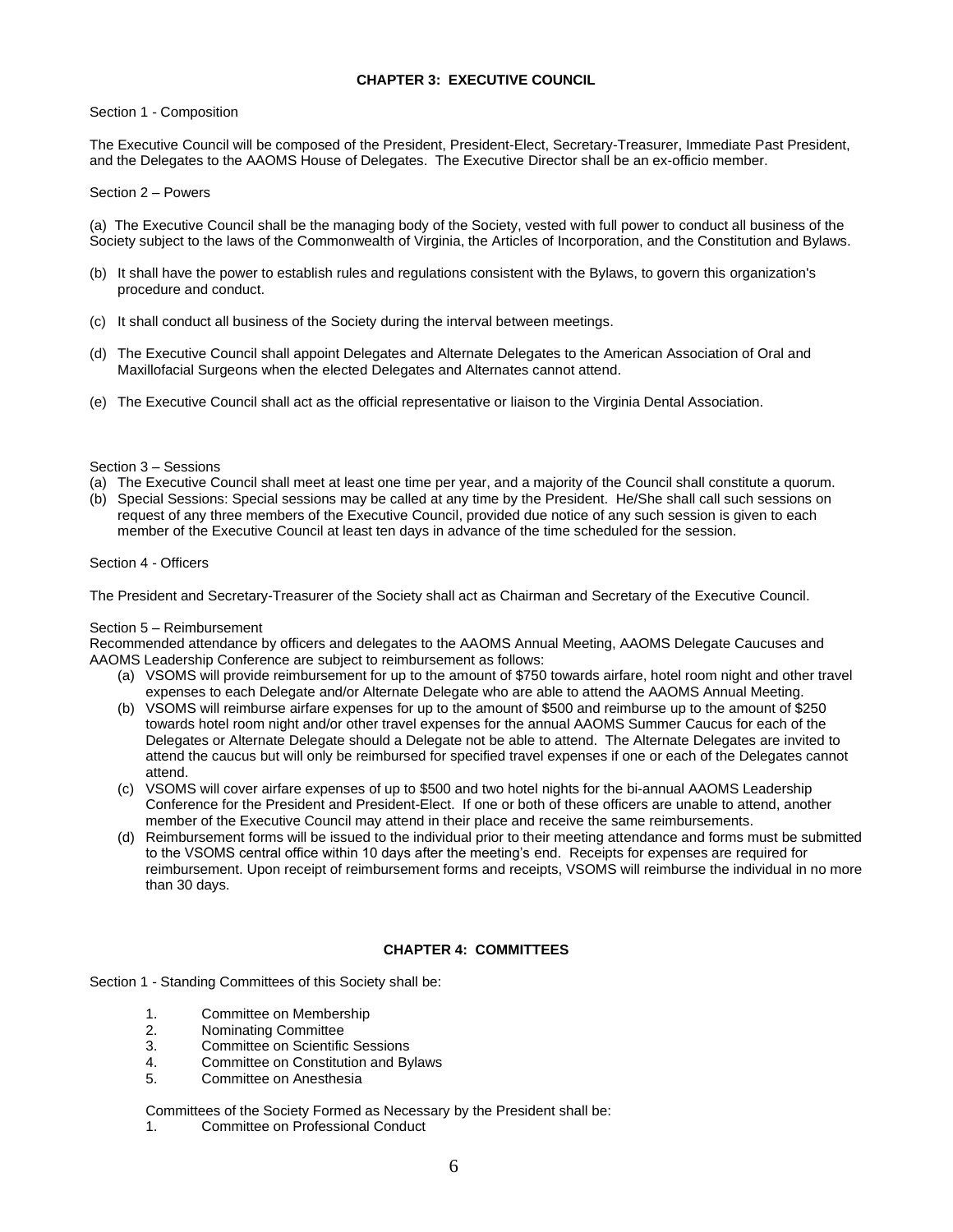- 2. Committee on Governmental Affairs
- 3. Committee on Health Care Programs<br>4. Committee on Hospital Affairs
- 4. Committee on Hospital Affairs
- 5. Managed Care and Professional Organization Advisory Committee

Section 2 - Duties: The duties of the Committees shall be as follows:

1. Committee on Membership: The Committee shall consist of a chair, appointed by the President, who will review the professional and ethical qualifications of each applicant for all classifications of membership outlined in Chapter 1. The Committee shall make its findings and recommendations known to the Executive Council and membership.

2. Commission on Professional Conduct: The Commission may hold hearings on alleged violations of the AAOMS Code of Professional Conduct. The Commission will report to the Executive Council when a hearing results in findings that a member has acted contrary to the Code. The Commission shall answer inquiries from members concerning questions of professional conduct.

3. Committee on Scientific Sessions/Annual Meeting: The Committee shall assist the Executive Director in planning, developing and implementing the scientific programs for the Annual Meeting and for any additional meetings held by the Society.

4. Committee on Constitution and Bylaws: The Committee shall review the articles of the Constitution and Bylaws in order to keep them consistent with those of the AAOMS and the Society's programs and objectives.

5. Committee on Governmental Affairs: The Committee shall monitor and investigate local, state and national legislative matters, including the coordination of legislative efforts with the AAOMS and the Virginia Dental Association. The Committee shall keep the membership informed about relevant legislative developments.

6. Committee on Health Care Programs: The Committee shall monitor and recommend policies regarding the delivery of oral and maxillofacial surgical services within dental and other health care programs. The Committee shall serve as liaison between the Society and these health care programs. The Committee shall also coordinate any initiatives taken by the Society on these matters with the AAOMS and the ADA. The Committee shall keep the membership informed about developments in the health care programs in Virginia.

7. Committee on Anesthesia: The Committee shall consist of a chair, appointed by the President, and all current office anesthesia evaluation evaluators. The Committee shall review issues relative to anesthesia and, when appropriate, make recommendations about any actions the membership should take on these matters. The Committee shall be responsible for the administration of the Society's Office Anesthesia Evaluation Program and keep the membership informed about its status.

8. Committee on Hospital Affairs: The Committee shall review matters pertaining to hospital affairs and present findings and recommendations to the membership which will serve to promote the role of oral and maxillofacial surgeons in hospitals. This Committee shall serve as liaison with the Virginia Dental Association's Cancer and Hospital Dental Service Committee.

9. Managed Care and Professional Organization Advisory Committee: The Committee is charged to advise the VSOMS of any and all developments in managed care and professional organizations deemed important to the membership. That this committee may seek legal advice in its consideration of all aspects of managed care as it impacts our specialty and its effects on patient care.

# **CHAPTER 5: FINANCE**

The fiscal year of this Society shall begin on the first day of January. Annual dues shall be payable in advance, and due on the first day of January and will be considered delinquent if not paid within the following six-month period.

# **CHAPTER 6: ANNUAL MEETING**

Section 1 - Time and Place

The time and place of the Annual Meeting shall be determined by the Executive Council with the guidance of the Executive Director and the Committee on Scientific Sessions/Annual Meeting.

# **CHAPTER 7: PARLIAMENTARY AUTHORITY**

The current *Standard Code of Parliamentary Procedure* shall be parliamentary authority for all activities of the Society not